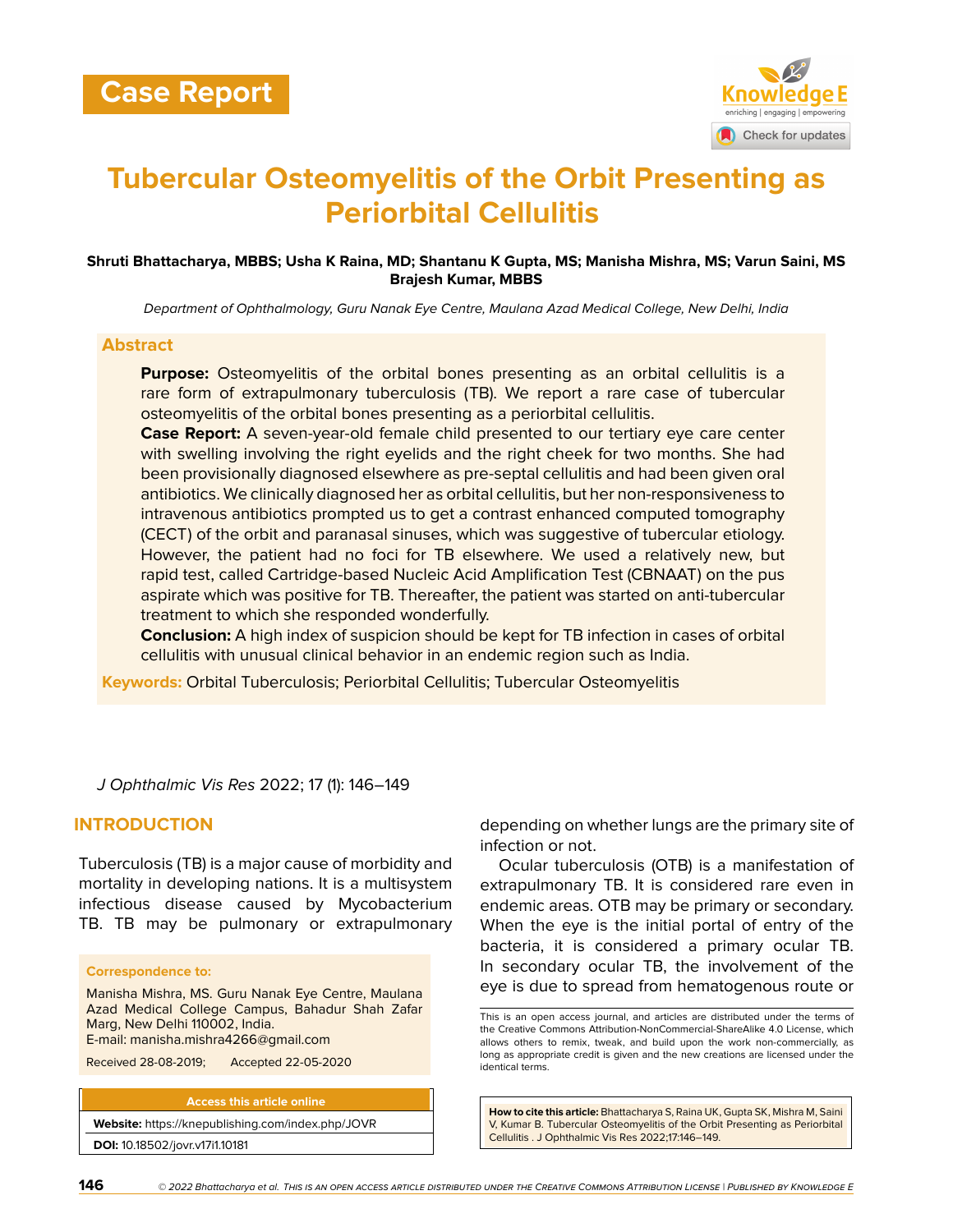from adjacent structures.<sup>[[1\]](#page-3-0)</sup> Ocular TB may have myriad presentations depending upon the site of infection as well as the severity. However, uveal involvement is more common because of its high blood supply.<sup>[[2](#page-3-1), [3](#page-3-2)]</sup>

Orbital TB is more commonly seen in children with a female predisposition. It is insidious in onset and is usually unilateral.<sup>[[4](#page-3-3)]</sup> It may present as unilateral proptosis/draining sinus tract/orbital swelling/lid swelling/radiographic features of bony destruction.

We present a rare case of tubercular osteomyelitis of the orbital bones masquerading as periorbital cellulitis.

# **CASE REPORT**

A seven-year-old female child presented to our tertiary eye care center with tender swelling involving the right eye and the right cheek for two months. This was not associated with decrease in vision, discharge, photophobia, or fever.

On examination, the swelling involved the right upper and lower eyelid along with the right upper cheek; it was firm in consistency, tender and warm to touch, erythematous, with negative fluctuation tests, and no pus points or discharging sinuses (as shown in Figures 1A & 1B). Visual acuity was 6/6 in both eyes. Anterior as well as posterior segment examination of the eye were unremarkable. Despite the extensive edema, extraocular movements were full and free. Direct and consensual light reflexes were normal. A note was made of the enlarged submandibular lymph nodes. These were  $2 \times 2$  cm, non-tender, nonconglomerated, firm in consistency, not fixed to the overlying skin. The overlying skin was not red and non-tender. The child was otherwise afebrile and had no other systemic complaints.

Furthermore, the patient was being treated with oral antibiotics (no records brought) at a peripheral center for the past one month before presentation to our center, with a steady increase in the size of the swelling. History elicited from the attendants showed their noncompliance with the prescribed treatment. Thereafter, the child was admitted for a course of intravenous antibiotics, with the provisional diagnosis being orbital cellulitis. However, poor response to intravenous antibiotics even after one week prompted us to investigate further. A contrast enhanced computerized

tomography of the orbit and the paranasal sinuses (PNS) was ordered which showed a peripherally enhancing collection in the anterolateral aspect of the right maxillary sinus and zygomatic arch, extending superiorly along the lateral aspect of right orbit, showing lytic erosive changes, along with periosteal thickening and bony sequestration in the zygoma (axial scan shown in Figure 3A & 3B). These radiographic features were suggestive of TB.

The child had no history of fever, night sweats, no previous history of TB, and no history of contact with TB. In addition, the swelling was not like a typical tubercular cold abscess and the lymph nodes were not matted nor fixed to the skin. But in view of high endemicity of TB in our country, it was still kept on top of our differentials.

Except for a raised erythrocyte sedimentation rate (ESR), the complete blood count and liver function tests were unremarkable. The tuberculin sensitivity test (TST) showed 20 mm after 48 hr - however this is nonspecific. Fine needle aspiration cytology (FNAC) was done from the swollen submandibular lymph nodes – it showed necrotic changes but no granuloma or acid fast bacilli (AFB). Sputum as well as gastric aspirate microscopy for AFB showed no evidence of AFB.

Antigravity aspirate of the swelling was done with a 26-gauge needle, under local anesthesia. Around 1 ml of the watery yellowish aspirate was then sent for gram stain, bacterial and fungal cultures, and a relatively new test – the Cartridgebased Nucleic Acid Amplification Test (CBNAAT), also known as the Genexpert test. CBNAAT turned out to be positive, thus confirming the diagnosis of primary tubercular osteomyelitis of the right maxilla; the bacterial and gram stain reports were negative, thus ruling out secondary superinfection. The child was put on a fourdrug anti-tubercular treatment (isoniazid [10 mg/kg] rifampicin [15 mg/kg], ethambutol [20 mg/kg], and pyrazinamide [35 mg/kg]) and responded well to the treatment, by complete shrinkage of the swelling within six weeks [Figures 2A & 2B].

# **DISCUSSION**

Tuberculosis (TB) is a major health problem in developing countries. However, even in endemic areas, orbital TB is a rare entity. Orbital TB can be diagnosed using the following criteria: (1)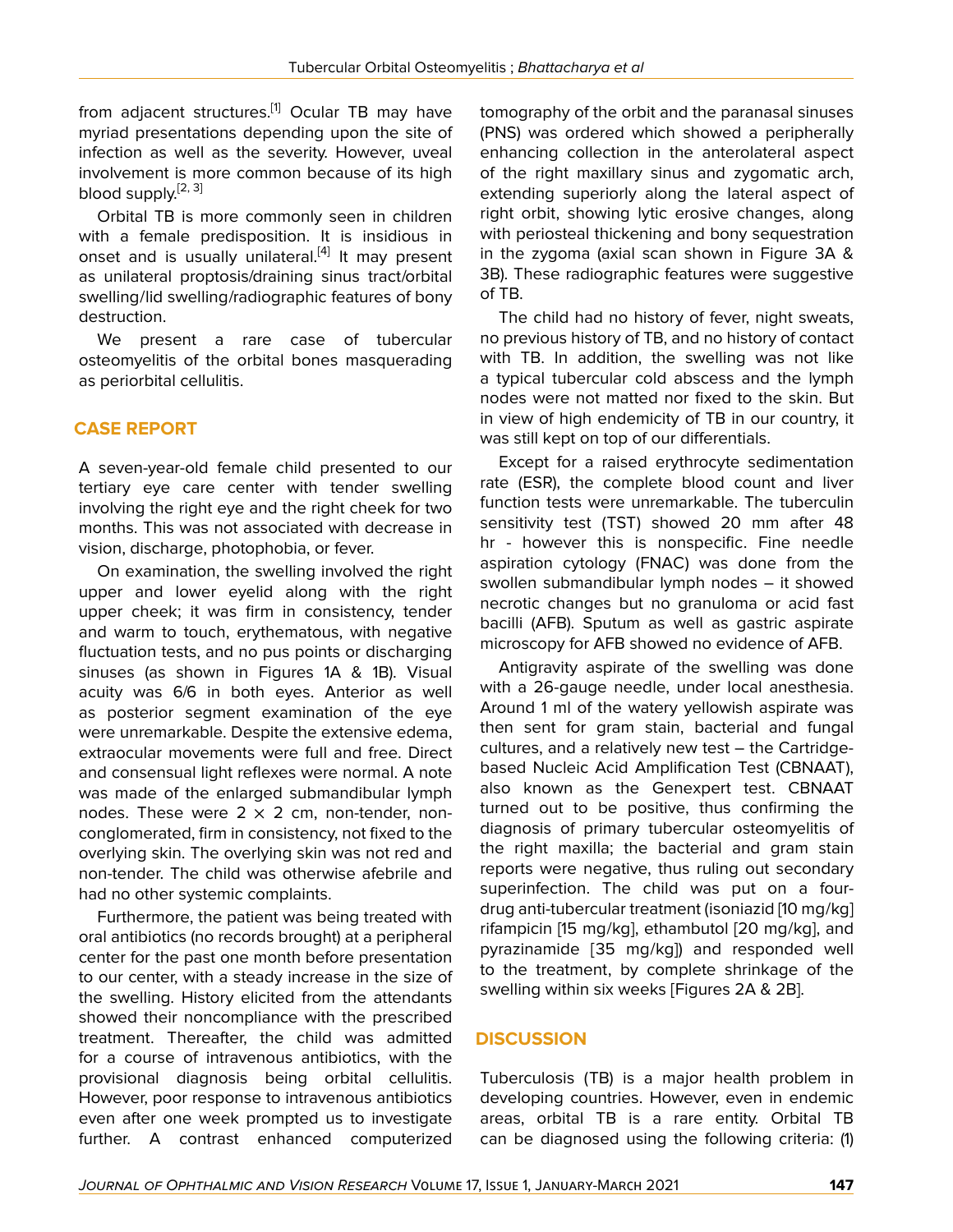clinical/radiological or histological evidence of TB from the orbital lesion associated with evidence of TB elsewhere, (2) demonstration of AFB in the orbital lesion, (3) isolation of mycobacteria in culture from biopsied tissue, and (4) demonstration of mycobacterial infection by doing a PCR on the biopsied tissue.<sup>[\[5\]](#page-3-4)</sup>

Orbital TB has been clinically classified into five categories: classical periostitis, orbital tuberculoma with no bony destruction, orbital TB with evidence of bony destruction (not classified as classical periostitis), orbital TB as a result of spread from paranasal sinuses and dacryoadenitis. Patients with classical periostitis present with chronic ulceration or discharging sinus in the periorbital region. There may or may not be evidence of bony erosion or sclerosis radiographically. Orbital tuberculoma presents with palpable mass, proptosis, or diplopia. When radiologic evidence of bony destruction, osteolytic changes, or erosion is seen, it is classified as orbital TB with bony destruction. Maxillary sinus is the most commonly involved sinus from which TB can spread to orbit. Such patients usually present with proptosis and dystopia of the globe. Patients with tubercular dacryoadenitis present with a mass in the lacrimal region and regional lymphadenopathy.[\[5,](#page-3-4) [6\]](#page-3-5) Osteomyelitis of tubercular origin involving the orbital bones is rare. Mandible is the most common craniofacial bone affected by TB.<sup>[\[7](#page-3-6)]</sup> This condition is usually secondary to a primary tubercular lesion elsewhere, such as the lungs and the abdomen. However, primary involvement of these bones have also been reported.

Our patient presented with swelling involving the right periorbital region extending up to the right cheek. She was given a course of antibiotics to which no response was seen and the patient was investigated for other etiologies including TB. Our differentials at this time were local cellulitis, neoplasia, pseudotumor, easophillic granuloma, and TB, and she was investigated for all of these diagnoses.

Incision and drainage of the swelling was not done because an incision and drainage (I&D) would lead to a persistently discharging sinus in case it was tubercular in etiology.

There was no histopathology evidence of TB but radiologically the lesion was suggestive of TB which was done a week later after no response

to intravenous antibiotics. We waited for a week before imaging was done because the history of treatment given to her was very uncompliant and no intravenous antibiotics were given before the patient presented to us.

We did keep in mind other conditions causing lytic changes in the orbit such as neoplastic, inflammatory, and rare causes like eosinophilic granulomas. Our diagnosis of TB was confirmed by CBNAAT test done on the sample from the orbital lesion. Thereafter, the patient was started on antitubercular drugs.

We should keep a high index of suspicion for orbital TB in cases like ours especially in endemic areas such as India. The patient should be investigated for the same. However, the diagnosis is often challenging in cases of extrapulmonary TB as the number of TB bacilli is often low in these sites.<sup>[\[8\]](#page-3-7)</sup> Although the demonstration of AFB in culture is considered the gold standard for diagnosis, it may take up to six to eight weeks, thus delaying the treatment.<sup>[\[9\]](#page-3-8)</sup>

Molecular diagnostics such as nucleic acid amplification test play an important role in cases of extrapulmonary TB. A new breakthrough has been the CBNAAT, also known as the Genexpert test. This test not only detects Mycobacterium DNA but also reveals whether it is sensitive to rifampicin or not, thereby identifying multidrug-resistant TB cases. The main advantage of CBNAAT is the speed and accuracy with which it works. It has been shown to have comparable results with culture (which may take up to six to eight weeks). However, it has its own set of flaws such as high cost, need for a stable electricity supply, replenishment of the cartridges every 18 months, and a stable temperature ceiling.[[10\]](#page-3-9)

Interferon gamma release assays can also be used as an aid to diagnosis. These tests are based on the production of interferon gamma by T cells specific to antigens of tubercular bacilli. However, they are less sensitive for detection of latent TB infection.<sup>[[1\]](#page-3-0)</sup>

Radiological features of orbital TB include destruction of bone, most commonly the frontal and sphenoidal bones. There may or may not be associated bony sclerosis, inflammation, abscess formation which may extend to infratemporal fossa. Lacrimal gland involvement may also be seen. Involvement of lateral wall is usually suggestive of hematogenous route of infection while involvement